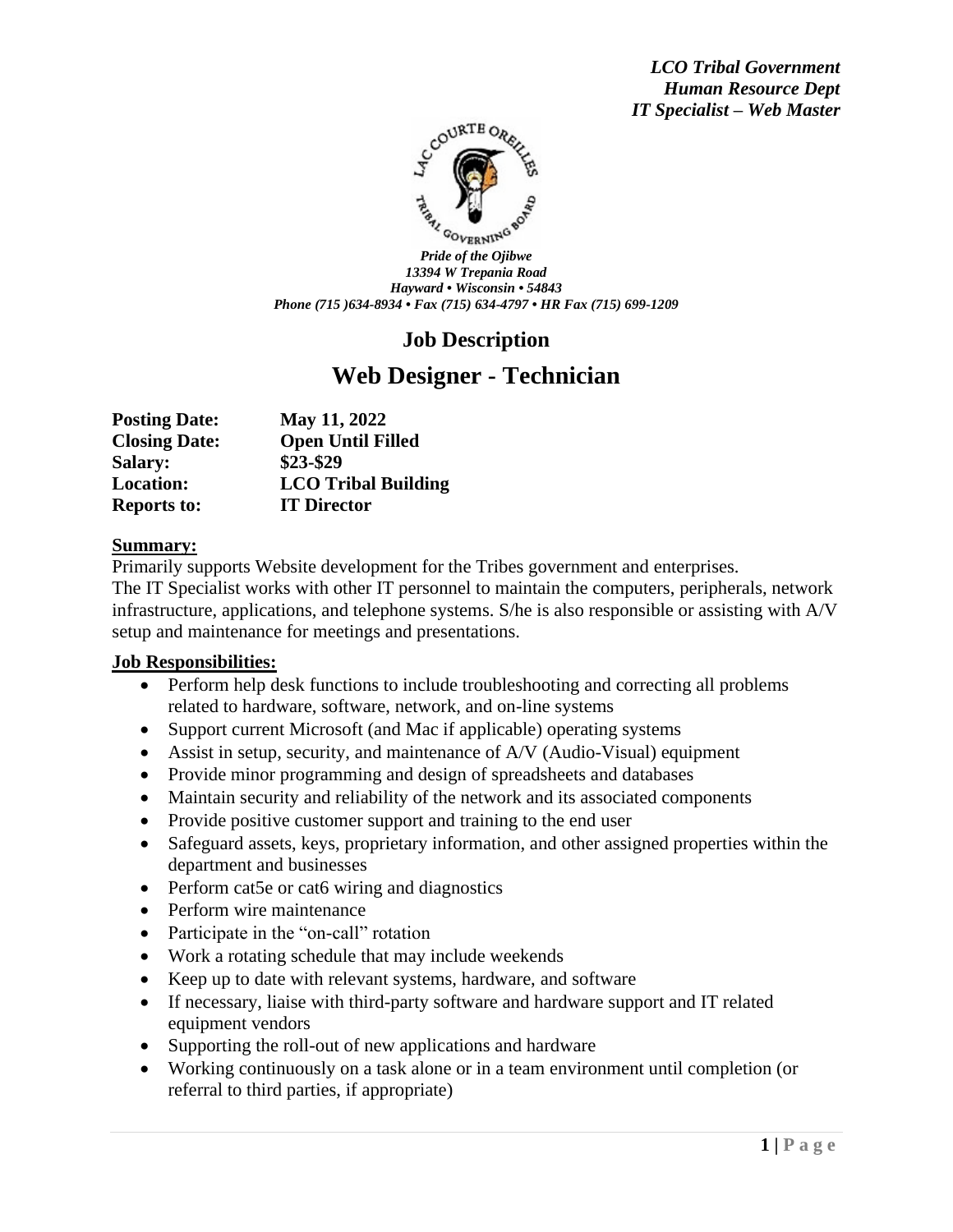- Cross train with other IT department staff to continue to learn and assist with other IT processes
- Maintain websites and servers to meet user needs. Responsible for making sites easy to use, attractive and secure.
- Test websites across browsers, operating systems, and devices
- Debug pages and fix broken links or images
- Acts as liaison between the tribal departments and programs and the IT partners and vendors
- Perform other duties as assigned

### **Minimum Qualifications:**

- Working knowledge of computer hardware and troubleshooting, windows and windowsbased applications, and network technologies
- Two years' experience in a computer related field desired, preferably at a support level
- Excellent attendance record, have a positive attitude, have good communication skills, be well organized, and be customer service oriented
- Desirable; secondary education in a computer related subject, computer related certifications
- Desirable; Background in Tribal or Government programs; gaming operations
- Experience and working knowledge of network technologies
- Thorough knowledge of current MS Office products
- Familiarity with web standards
- Working knowledge of website management tools
- Proficient in HTML/CSS, XML; knowledge of SQL and JavaScript is preferred
- Associate's or bachelor's degree in a relevant field preferred
- Excellent communication and writing skills, including spelling, grammar, punctuation as well as composition, editing and proofing
- Adept at social media platforms and online content management systems
- Photography skills a plus
- Must be able to pass a pre-employment drug screen
- Must be able to pass a background check

# **APPLICATION PROCEDURE:**

Submit **completed LCO Employment Application including Release and Authorization Form** (available upon request or on the Tribe's website) along with a **cover letter**, **resume** and at least **three (3) letters of reference**. Certificate of Good Standing in each jurisdiction where licensed and any other supportive documents. **Tribal Member applicants must provide a signed official document from a federally recognized Tribe acknowledging enrollment.** 

# **MAIL, FAX OR EMAIL ALL INFORMATION TO:**

**Lac Courte Oreilles Tribal Government ATTN: Human Resource Department 13394 W. Trepania Road Hayward, WI 54843 Fax (715) 634-4797**